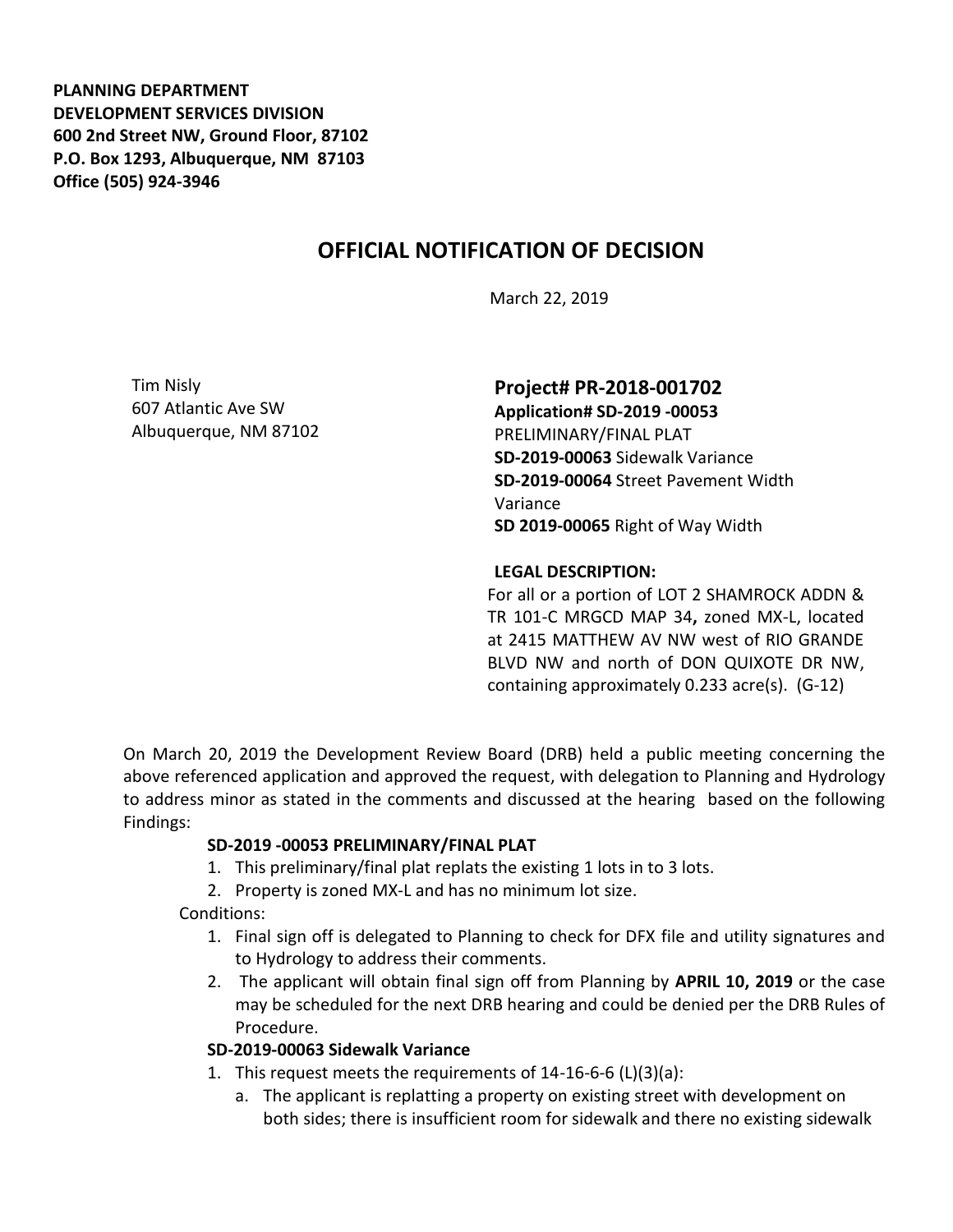### Official Notice of Decision

Project # PR-2018-001702, SD-2019 -00053, SD-2019-00063, SD-2019-00064, SD 2019- 00065

## March 22, 2019

Page 2 of 3

to connect to. There are no existing sidewalks, so the variance will not create a gap in the existing system

b. Because the street is a low traffic street the street could be used for ADA access. The narrow street width contributes to the character of the area. There are existing utility poles on the site, constraining the available area.

The variance will not impact development in the floodplain because the request keeps the current street condition.

### **SD-2019-00064 Street Pavement Width Variance**

- 1. The existing street is already developed with a an approximate pavement width of 18 feet ; there is no reasonable way for the applicant to provide the required 28 foot pavement. The street is low traffic street and ends in a cul de sac.
- 2. The variance will not be materially contrary to the public safety , health or welfare because preserving the existing street section will be consistent with the existing development.
- 3. The variance does not signficant material adverse impacts on the surrounding properties because leaving the street section as it is will match the existing street development.

## **SD 2019-00065 Right of Way Width**

- 1. The existing street is already developed with a an approximate ROW of 21 feet ; there is no reasonable way for the applicant to provide the required ROW. The street is low traffic street and ends in a cul de sac.
- 4. The variance will not be materially contrary to the public safety , health or welfare because preserving the existing street section will be consistent with the existing development.
- 5. The variance does not signficant material adverse impacts on the surrounding properties because leaving the street section as it is will match the existing street development.

APPEAL: If you wish to appeal this decision, you must do so within 15 days of the DRB's decision or by **APRIL 4, 2019.** The date of the DRB's decision is not included in the 15-day period for filing an appeal, and if the 15<sup>th</sup> day falls on a Saturday, Sunday or Holiday, the next working day is considered as the deadline for filing the appeal.

For more information regarding the appeal process, please refer to Section 14-16-6-4(U) of the Development Ordinance (IDO). A Non-Refundable filing fee will be calculated at the Land Development Coordination Counter and is required at the time the appeal is filed.

You will receive notification if any person files an appeal. If there is no appeal, you can receive Building Permits at any time after the appeal deadline quoted above, provided all conditions imposed at the time of approval have been met. Applicants submitting for building permit prior to the completion of the appeal period do so at their own risk. Successful applicants are reminded that there may be other City regulations